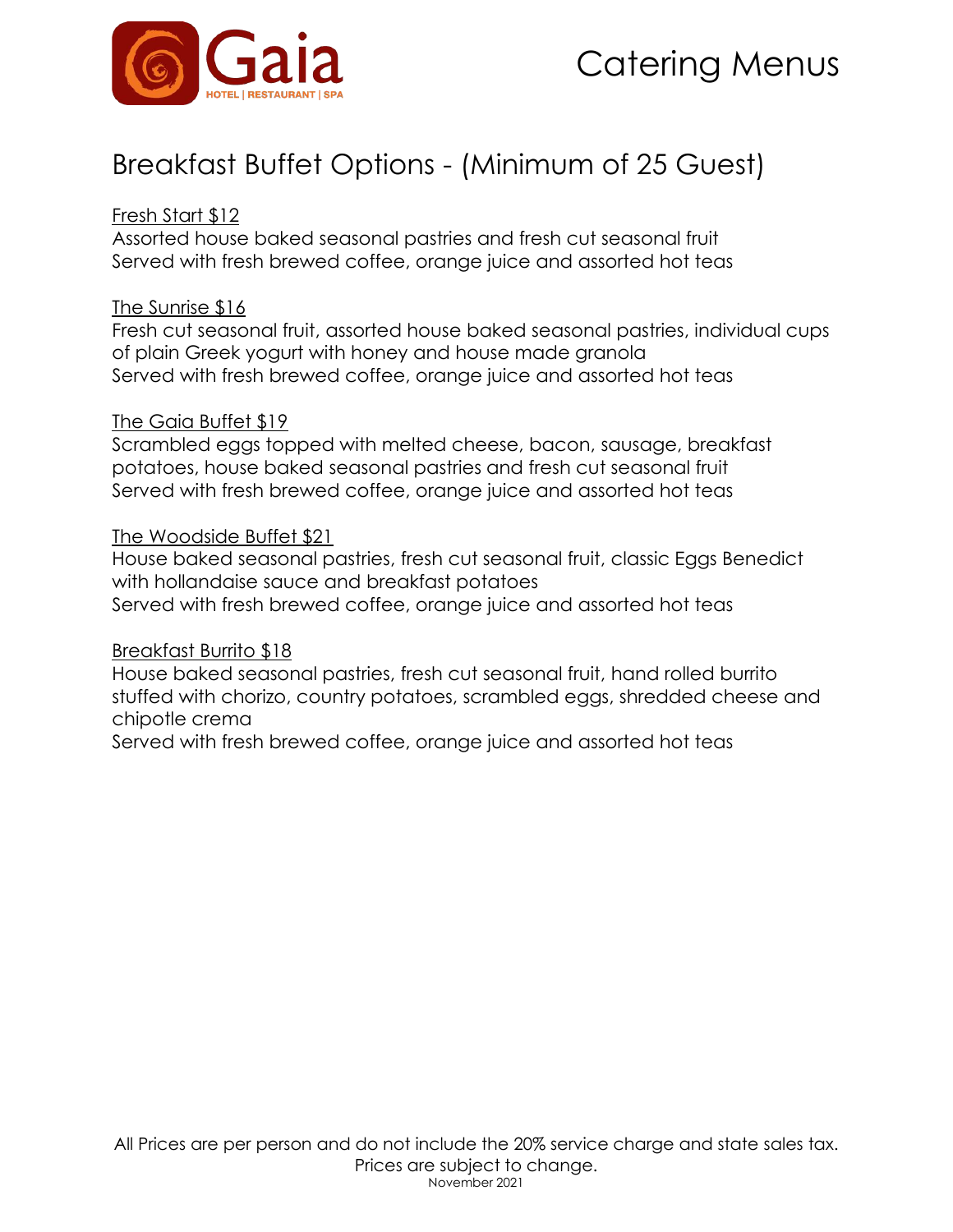

## Plated Lunch Menu - (Minimum 25 Guest)

#### Gaia Chicken \$23

Grilled chicken breast served with your choice of sauce (walnut brown butter, smoked tomato, pesto cream, garlic alfredo or piccata) Each entrée served with vegetables and roasted fingerling potatoes Side salad with dressings, garlic bread, and Chef's choice dessert Served with lemonade and iced tea

#### Little Italy \$23

Penne pasta tossed in a creamy garlic alfredo or marinara sauce topped with shaved parmesan cheese and grilled chicken breast Side salad with dressings, garlic bread, and Chef's choice dessert Served with lemonade and iced tea

#### Grilled Tri-Tip \$25

Sliced tri-tip beef drizzled with your choice of sauce (chimichurri or house BBQ) Each entrée served with vegetables and roasted fingerling potatoes Side salad with dressings, garlic bread, and Chef's choice dessert Served with lemonade and iced tea

#### Chicken Teriyaki Bowl \$22

Steamed white rice topped with sliced teriyaki chicken breast, cucumber, edamame, scallions, pickled daikon and carrot, avocado, sesame seeds, sriracha mayo Chef's choice dessert Served with lemonade and iced tea

Fiesta Bowl \$23

Steamed white rice topped with black beans, green onion, shredded cheese, avocado, chipotle crema and choice of seasoned ground beef or shredded chicken Chef's choice dessert Served with lemonade and iced tea

#### Power Bowl \$23

Heirloom grains, seasonal vegetable, chickpeas, arugula, cucumber, avocado, balsamic dressing, choice of grilled chicken or shrimp Chef's choice dessert Served with lemonade and iced tea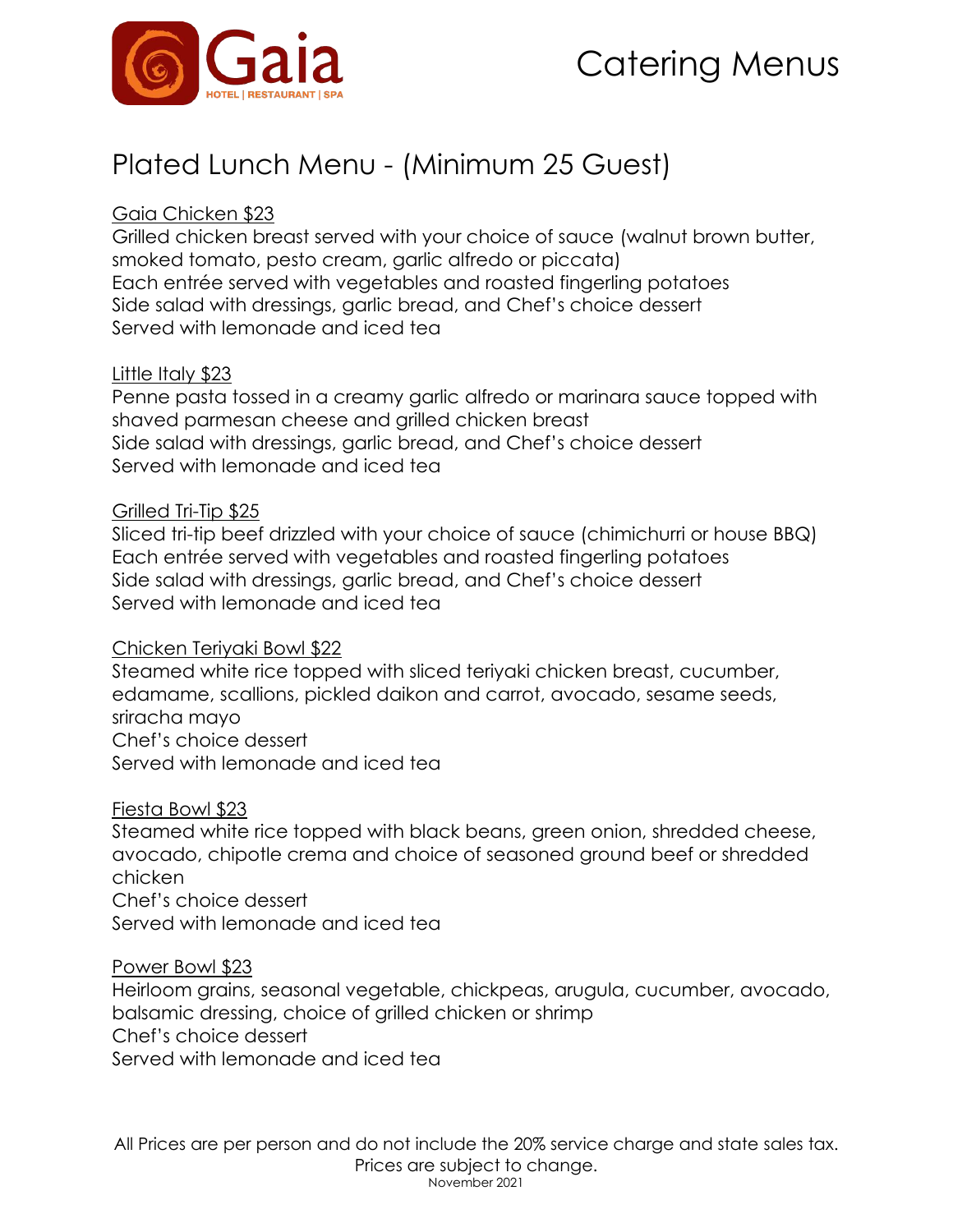



## Buffet Lunch Menu - (Minimum 25 Guest)

Deli Sandwich Bar \$24

House made assembled deli sandwiches on ciabatta rolls with lettuce, tomato and aioli

~ Sliced turkey & provolone cheese

~ Roast beef & pepperjack cheese Kettle chips and Italian pasta salad Chef's choice dessert

Served with lemonade and iced tea

Woodside Taco Bar \$26

Choice of seasoned ground beef or marinated chicken

Sour cream, fresh chipotle salsa, shredded cheese, diced tomato, diced red onion and green onions

Served with warm flour tortillas, refried beans and Spanish infused rice and a green salad with assorted dressings

Chef's choice dessert

Served with lemonade and iced tea

Taste of Italy \$25

Green salad with assorted dressings, seasonal vegetables, penne pasta, choice of homemade garlic alfredo or marina sauce, sliced grilled chicken breast and shaved parmesan cheese on the side

Garlic bread and Chef's choice dessert

Served with lemonade and iced tea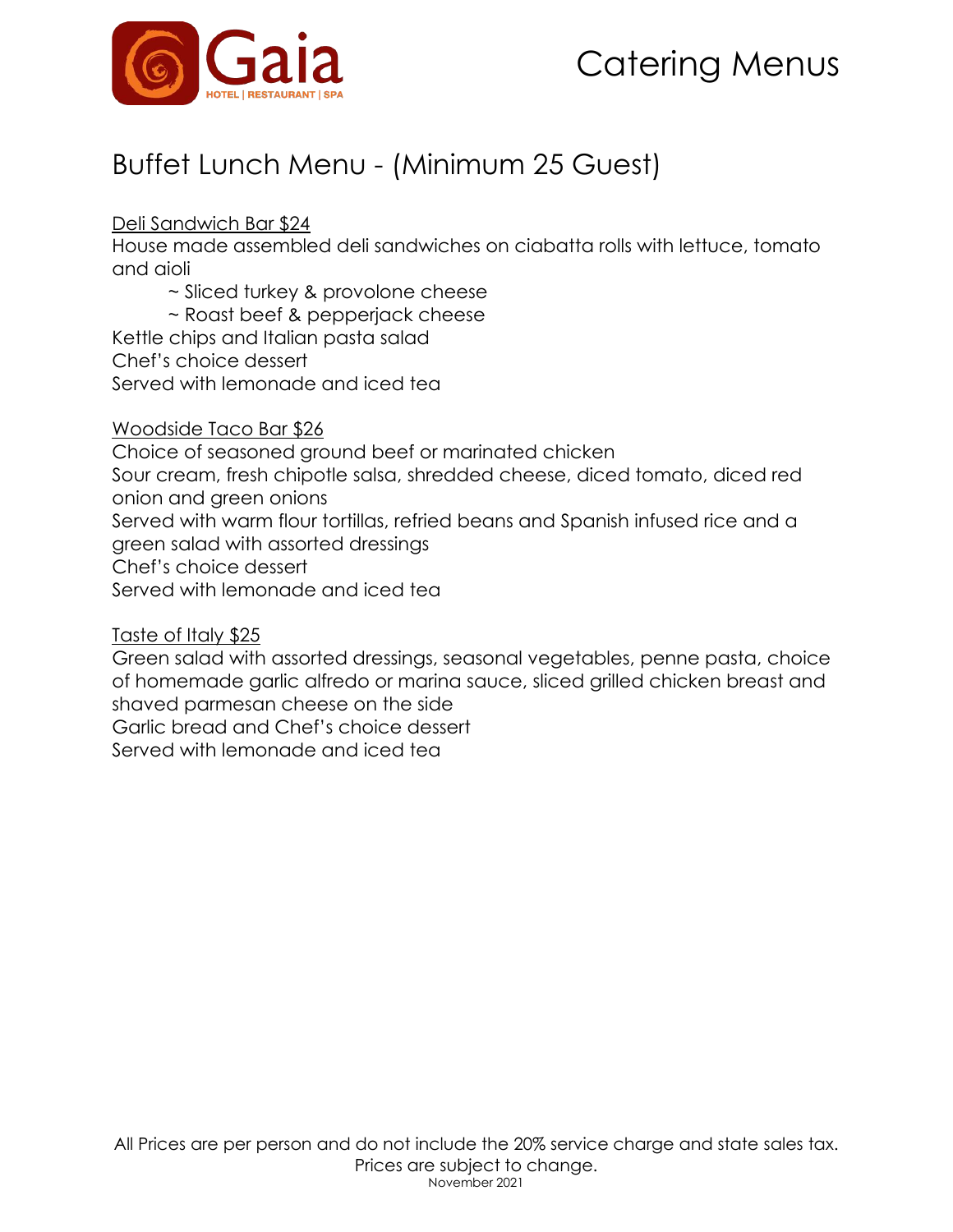

### Build Your Own Lunch Buffet - (Minimum 25 Guest)

Choice of 1 Entrée \$28, Choice of 2 Entrees \$30

Green salad with assorted dressings Garlic bread Seasonal vegetables Chef's choice dessert Served with lemonade and iced tea

Entrée Options:

- ~ Grilled chicken with pesto cream sauce
- ~ Beef brisket with BBQ sauce
- ~ Grilled chicken with marsala Sauce
- ~ Grilled Tri-Tip with chimichurri sauce
- ~ Grilled chicken with garlic alfredo
- ~ Grilled chicken with walnut brown butter

~ Woodside pasta: Penne pasta, truffle cream sauce, wild mushrooms, crispy sage

Side Options: Choice of 1 Item

- ~ Garlic mashed potatoes
- ~ Wild rice
- ~ Italian pasta salad
- ~ Roasted fingerling potatoes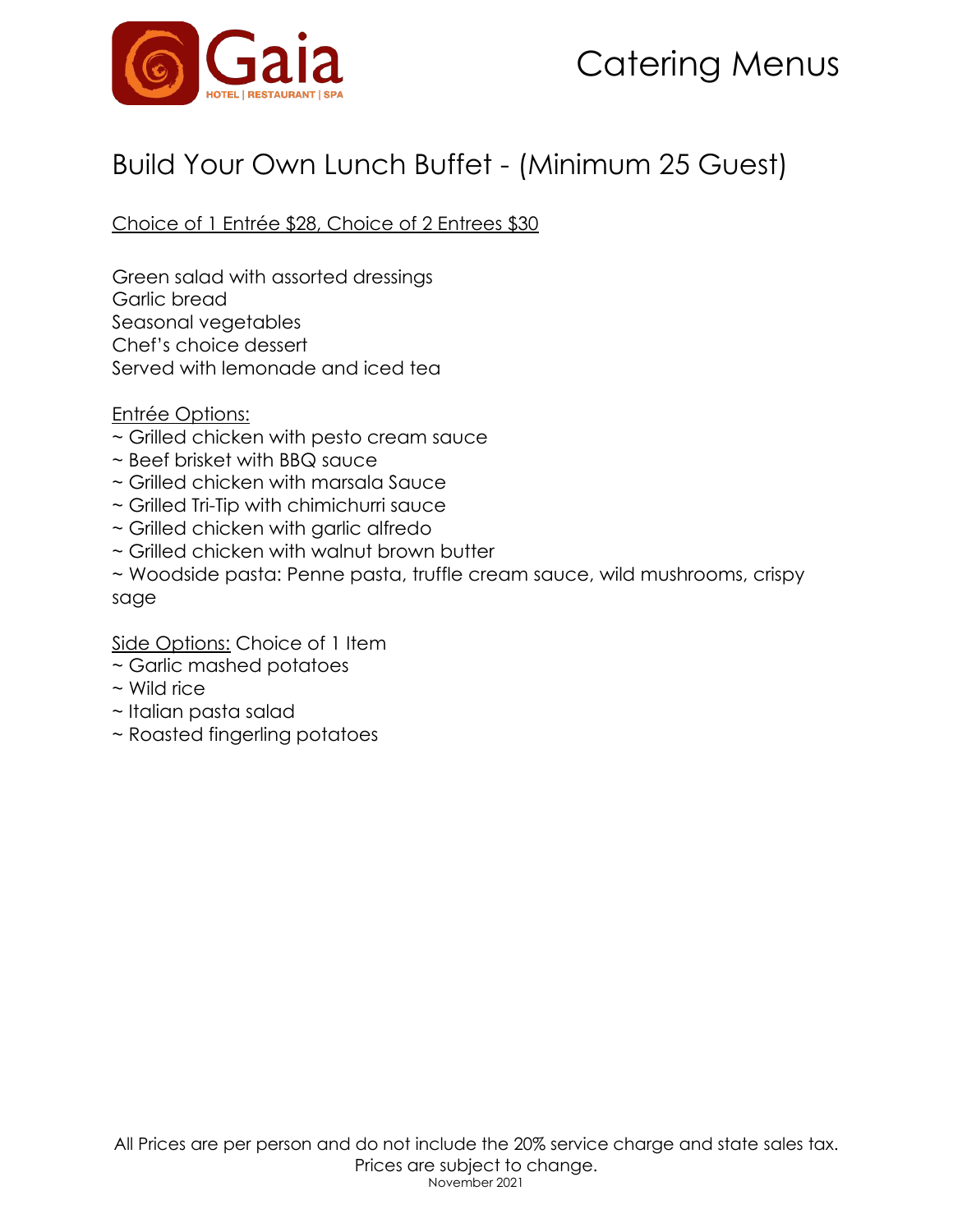

### Intermission Snacks - (Minimum 25 Guest)

Lassen Break \$10 Assorted fresh baked cookies and popcorn Served with assorted soft drinks

Shasta Break \$14 String Cheese, individually bagged trail mix and fresh cut seasonal fruit cups Served with assorted soft drinks

Woodside Break \$12 Assorted baked cookies and gourmet triple chocolate brownies Served with assorted soft drinks

Himalaya Break \$13 Hummus cups with fresh cut vegetables and pita bread triangles Served with assorted soft drinks

### A La Carte Items and Additions

| Assorted house made cookies | \$18 per dozen |
|-----------------------------|----------------|
| Bagged kettle chips         | \$3 each       |
| Bagged popcorn              | $$3$ each      |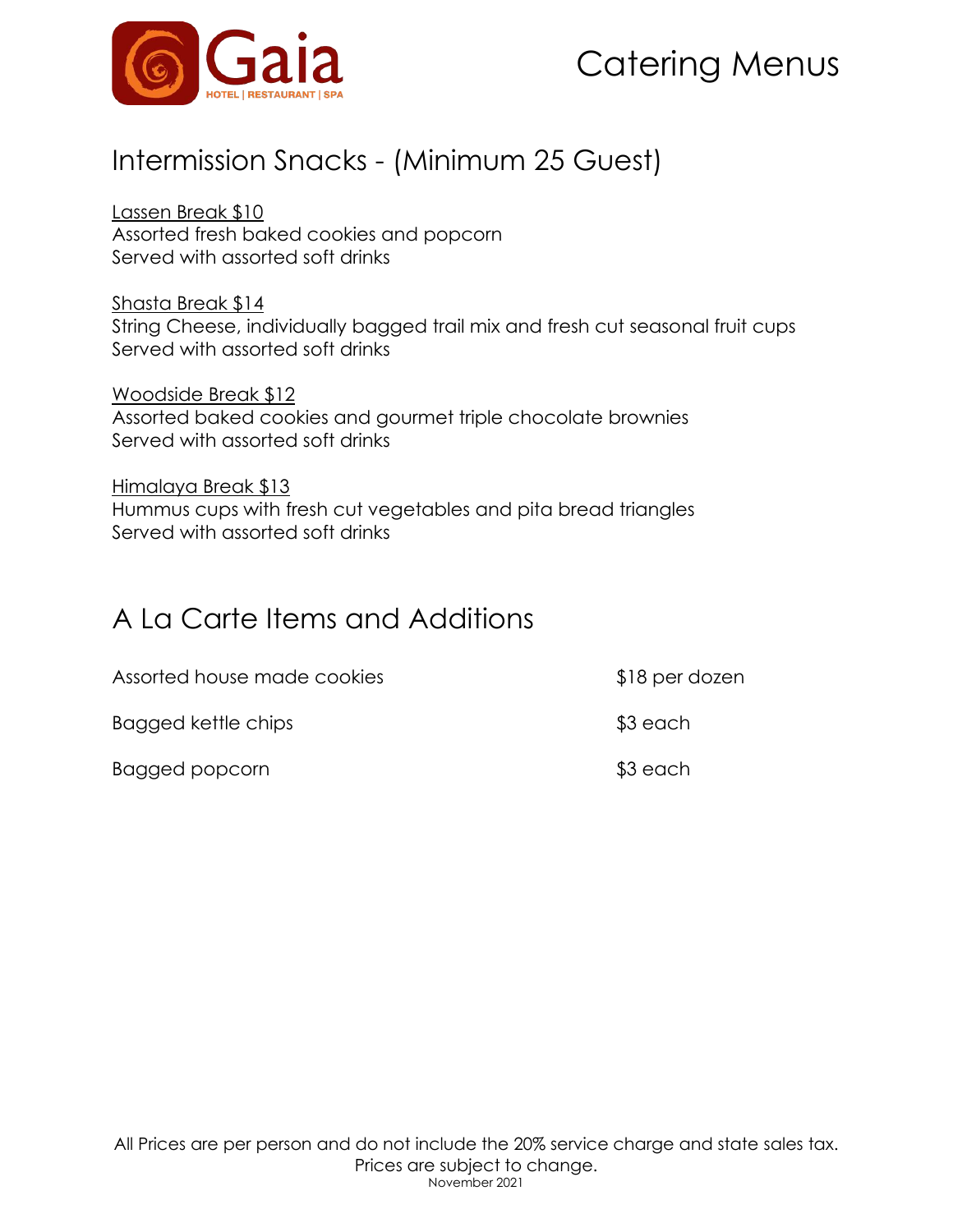

### Beverages

Lemonade (serves up to 100) \$50 Classic lemonade

Fresh Brewed Iced Tea (serves up to 100) \$55 Fresh brewed iced tea with a hint of tropical flavors

Assorted Canned Sodas \$2 each

Fresh Brewed Coffee \$28 per gallon (16 cups) Regular or decaffeinated coffee with assorted sugars and creamers

Bottled Water \$2 each

Full Beverage Station \$5 per person Includes regular or decaffeinated coffee with assorted sugars and creamers, assorted hot teas, lemonade and iced tea

Coffee & Hot Tea Station \$3.50 per person Assorted tea flavors, regular or decaffeinated coffee with assorted sugars and creamers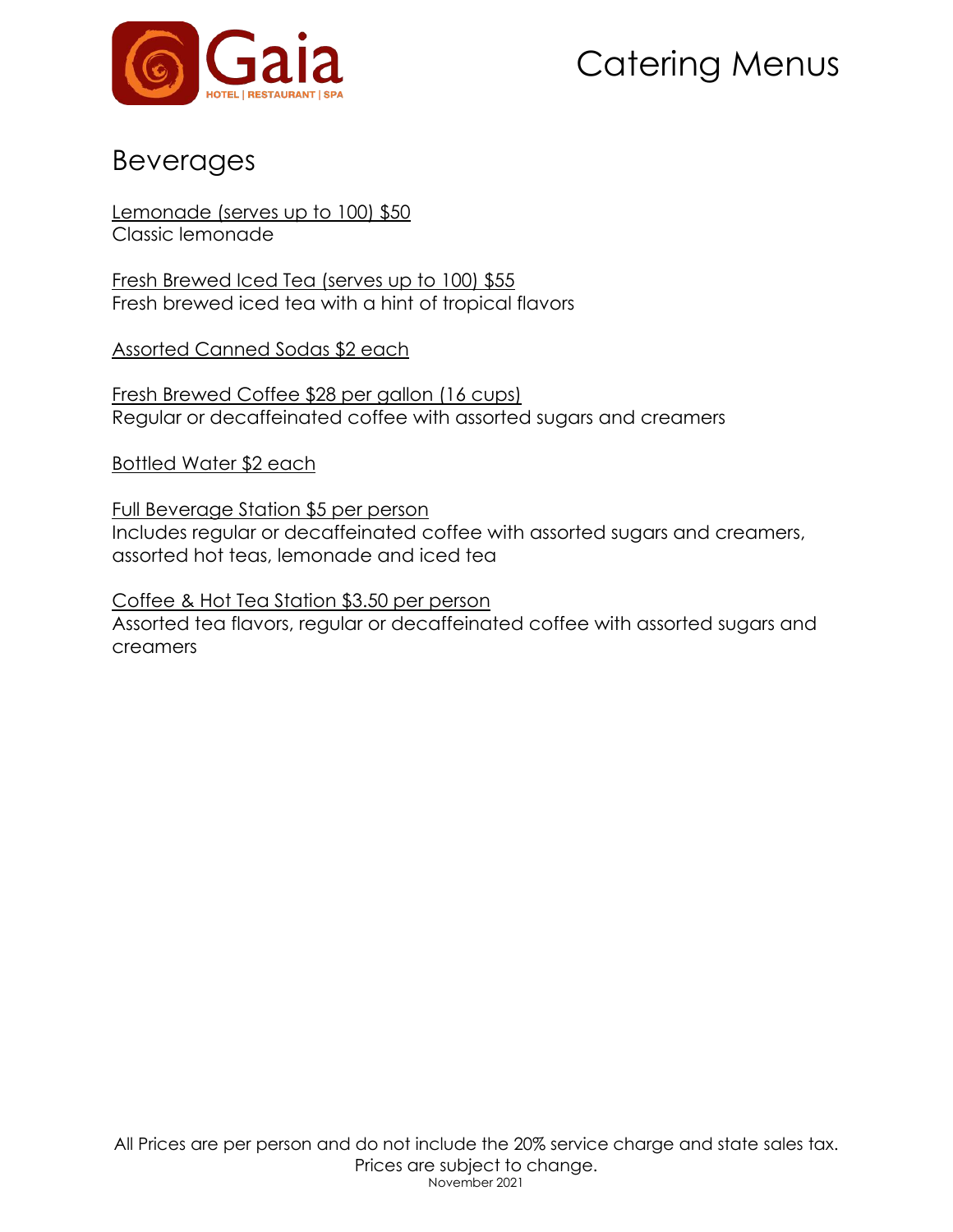

## Plated Dinner - (Minimum 25 Guests) Choice of Two Entrees

#### Gaia Chicken \$33

Grilled chicken breast served with your choice of sauce (walnut brown butter, smoked tomato, pesto cream, garlic alfredo, marsala, citrus beurre blanc or piccata)

Each entrée served with vegetables and garlic mashed potatoes Side salad with dressings, garlic bread, and Chef's choice dessert Served with coffee, hot tea, lemonade and iced tea

#### Chicken Saltimbocca \$36

Lightly breaded chicken breast stuffed with prosciutto wrapped smoked mozzarella cheese topped off with a creamy mornay sauce served with garlic mashed potatoes and seasonal vegetables Side salad with dressings, garlic bread, and Chef's choice dessert Served with coffee, hot tea, lemonade and iced tea

#### Woodside Pasta \$33

Penne pasta with truffle cream sauce, wild mushrooms, pancetta and crispy sage

Side salad with dressings, garlic bread, and Chef's choice dessert Served with coffee, hot tea, lemonade and iced tea

#### Atlantic Salmon \$38

 Grilled salmon topped with a lemon butter sauce garnished with fried capers served with wild rice and seasonal vegetables

Side salad with dressings, garlic bread, and Chef's choice dessert Served with coffee, hot tea, lemonade and iced tea

#### Prime Rib (Market Price)

Smoked prime rib served with au jus and creamy horseradish, garlic mashed potatoes and seasonal vegetables Side salad with dressings, garlic bread, and Chef's choice dessert

Served with coffee, hot tea, lemonade and iced tea

#### Rib Eye Steak (Market Price)

Rib eye steak grilled to perfection (medium) topped with an herb butter cap and served with roasted fingerling potatoes and seasonal vegetables Side salad with dressings, garlic bread, and Chef's choice dessert Served with coffee, hot tea, lemonade and iced tea

 All Prices are per person and do not include the 20% service charge and state sales tax. Prices are subject to change. November 2021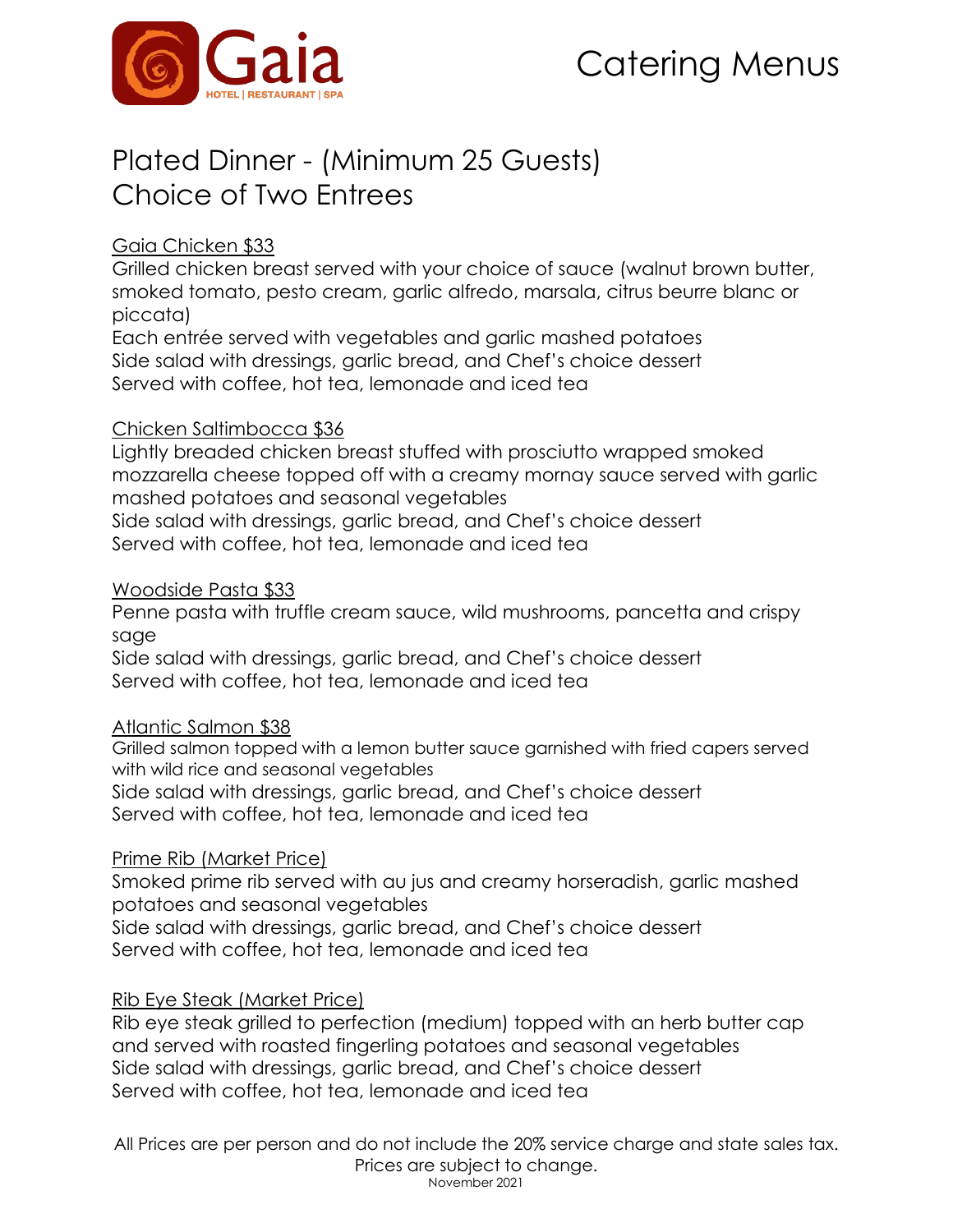

### Build Your Own Dinner Buffet - (Minimum 25 Guest)

Choice of 1 Entrée \$33, Choice of 2 Entrees \$36

Green salad with assorted dressings Garlic bread Seasonal vegetables Chef's choice dessert Served with coffee, hot tea, lemonade and iced tea

#### Entrée Options:

- ~ Grilled chicken with pesto cream sauce
- ~ Beef brisket with BBQ sauce
- ~ Grilled chicken with marsala Sauce
- ~ Grilled Tri-Tip with chimichurri sauce
- ~ Grilled chicken with garlic alfredo
- ~ Boneless braised short ribs with Demi-glace
- ~ Grilled chicken with walnut brown butter
- ~ Roasted pork tenderloin with cider mustard sauce
- ~ Woodside pasta: Penne pasta, truffle cream sauce, wild mushrooms, crispy sage

#### Side Options: Choice of 1 Item

- ~ Garlic mashed potatoes
- ~ Wild rice
- ~ Penne pasta with garlic alfredo sauce
- ~ Roasted fingerling potatoes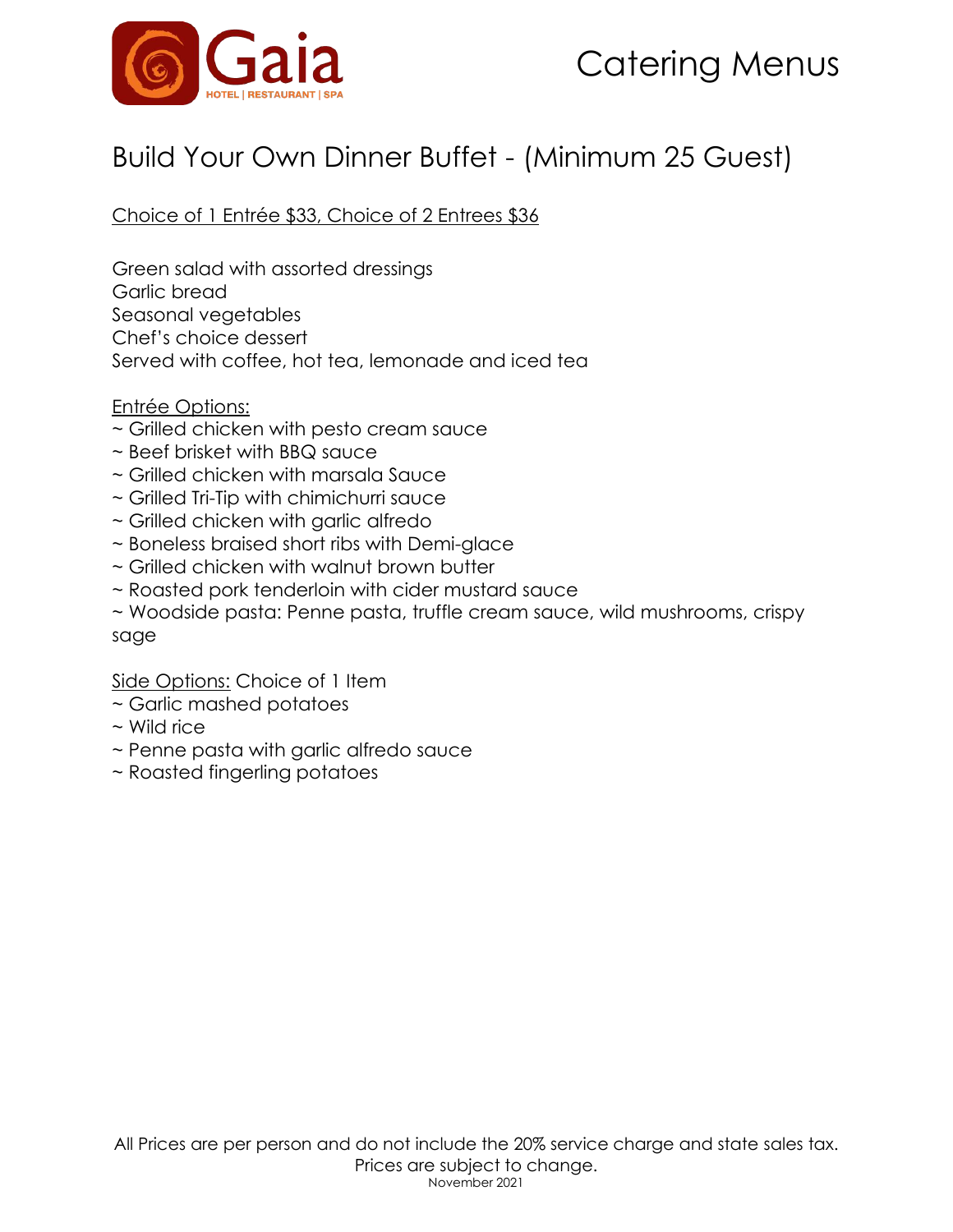

### Custom Dinner Buffet Menus - (Minimum 25 Guest)

Prime Rib Dinner (Market Price)

Tossed Caesar salad, garlic bread, seasonal vegetables, garlic mashed potatoes and Chef carved smoked prime rib at a station served with a creamy horseradish and au jus Chef's choice dessert Served with coffee, hot tea, lemonade and iced tea

Tour of Italy \$34

Tossed Caesar salad, garlic bread, seasonal vegetables, penne pasta with meat marinara sauce, penne pasta with garlic alfredo sauce and sliced grilled chicken, vegetarian lasagna Chef's choice dessert Served with coffee, hot tea, lemonade and iced tea

#### Hawaiian Luau \$35

Hawaiian rolls, green salad with assorted dressings, seasonal fruit and vegetables, steamed basmati rice with butter, macaroni salad, braised Hawaiian pork, Huli Huli chicken with pineapple BBQ sauce Chef's choice dessert Served with coffee, hot tea, lemonade and iced tea

#### BBQ Buffet Dinner \$36

Rolls with butter, green salad with assorted dressings, green beans, mashed potatoes, corn on the cob Choose 2 BBQ entrees: chicken, tri-tip, or brisket Southern sheet cake for dessert Served with coffee, hot tea, lemonade and iced tea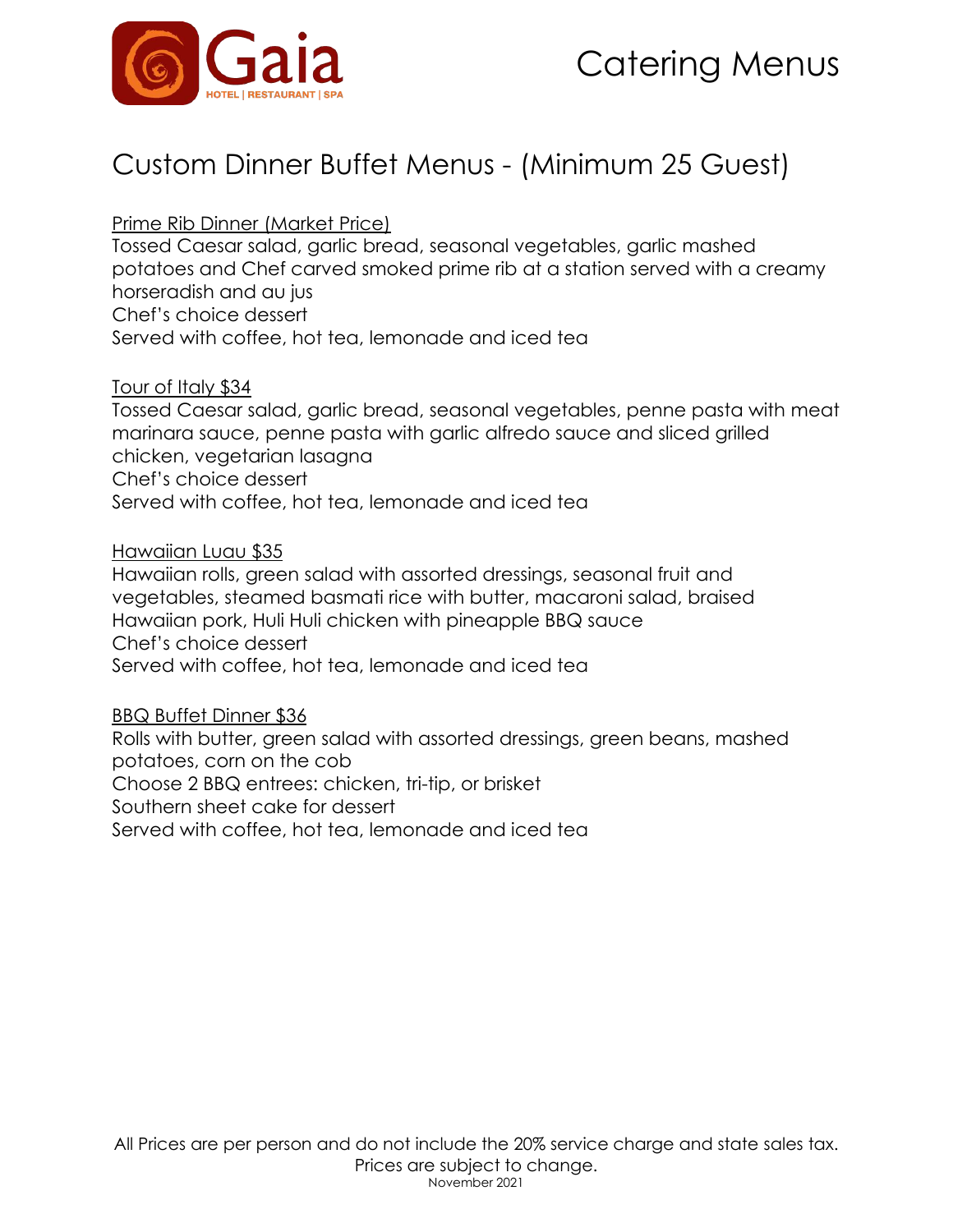

### Stationary Hors D 'Oeuvres - (Minimum 25 Guest) Prices are per person

Hummus Display \$7

Fresh cut seasonal vegetables and pita triangles served with homemade hummus and garlic herb ranch dipping sauce

Fresh Seasonal Fruit Display \$7

Assorted seasonal fruits served with local honey, Greek yogurt dipping sauce, and chocolate fondue

Charcuterie Display \$8 Seasoned local olives & nuts Marinated artichoke hearts Fresh heirloom tomato caprese skewers Sliced prosciutto, coppa & dry salami Fresh baked crostini & crackers (Available as a display or individual portions)

Gourmet Cheese Display \$10

 Assorted local & imported cheeses served with herbed crostini and assorted crackers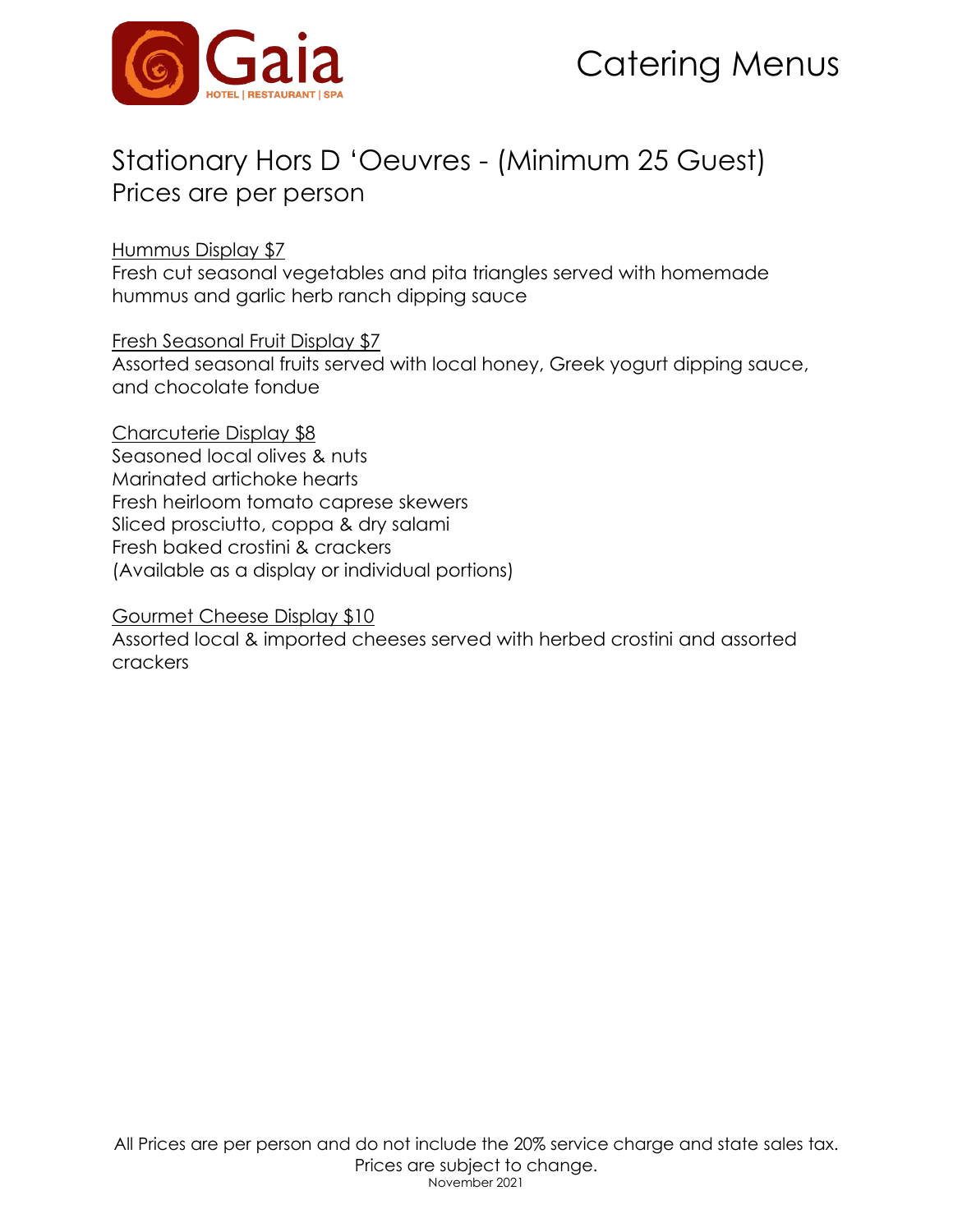

### Hors D 'Oeuvres by the Dozen (Minimum of 3 dozen)

Roasted Squash \$20

Roasted winter squash with pomegranate and balsamic

Spring Rolls \$20 Fresh mini vegetables spring rolls served with warm sweet Thai Chile sauce

BBQ Meatballs \$25 Hand rolled meatballs served in our balsamic BBQ sauce

Mini Baked Brie \$22 Baked phyllo crust filled with brie cheese and cranberry chutney

Fried Smoked Gouda Bites \$25 Smoked gouda cheese bites lightly breaded and fried golden brown served with marinara

Spanakopita \$30 A savory Greek pastry stuffed with spinach & seasoned feta in a phyllo shell

Shrimp Arancini \$32 Shrimp wrapped in a saffron infused risotto lightly breaded and fried golden brown, served with a spicy marinara

Deep Fried Ravioli \$25 Deep fried ravioli with smoked tomato puree and parmesan

Bruschetta \$20 Fresh tomato bruschetta on an oven toasted crostini topped with shaved parmesan

Prosciutto Melon \$24 Prosciutto wrapped melon with balsamic

Deviled Eggs \$24 Fresh house made deviled eggs lightly dusted with a Spanish paprika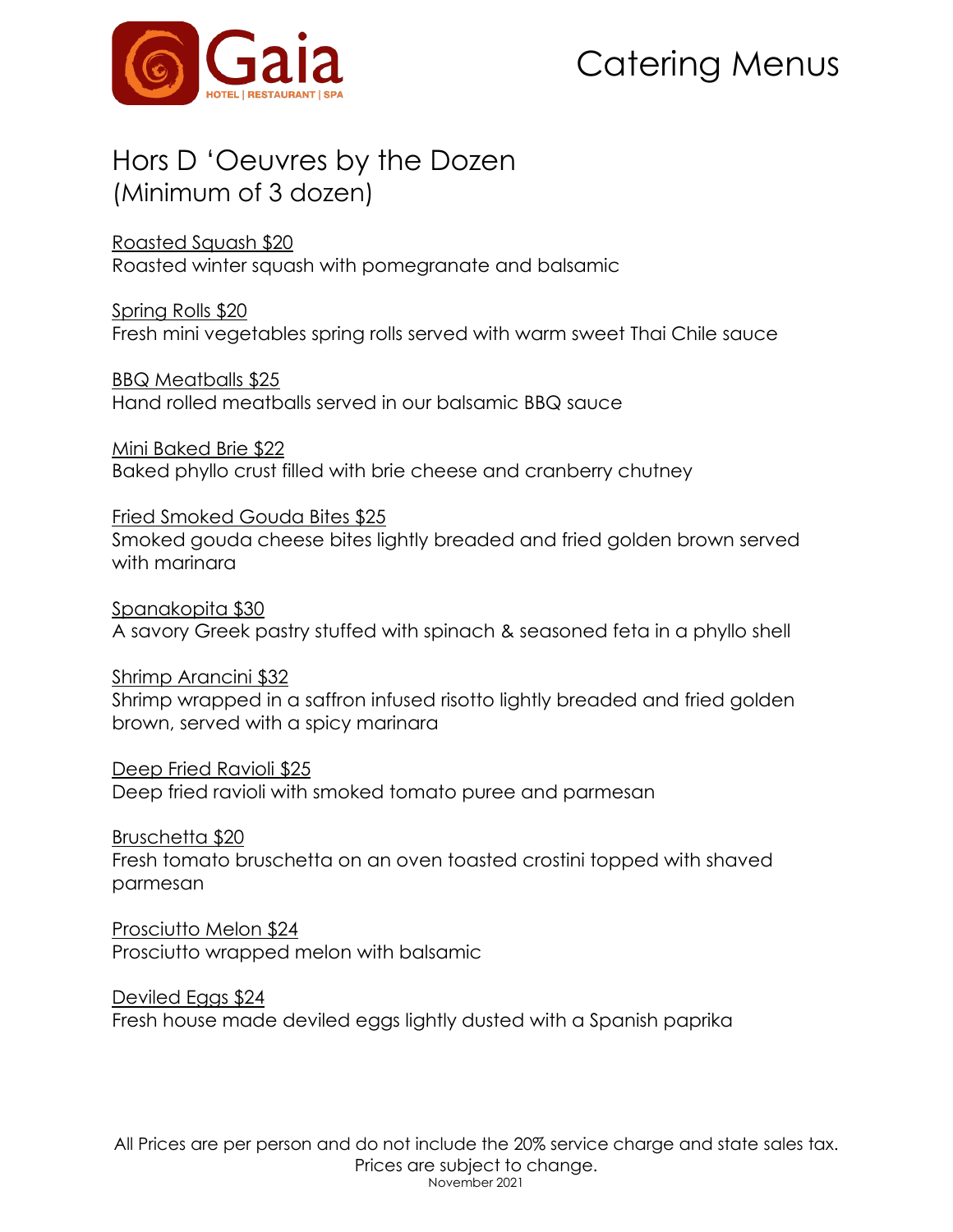

#### Smoked Salmon Bites \$26

Smoked salmon and herbed cream cheese served on a golden-brown puff pastry bite

Shrimp Cocktail, Grilled or Chilled \$30 Grilled or chilled shrimp with our house made sauce

Prosciutto Wrapped Asparagus \$24 Shaved prosciutto wrapped around blanched asparagus spears

### Bar Menu

#### Bar Set-up Fee \$150

Full bar set up with call, premium, and top shelf brands, assorted house wines, domestic and import bottled beers

Bartender provided for up to 6 hours \*\$75 for each additional hour

#### A La Carte Items and Additions

| House wine             | \$29 per bottle |
|------------------------|-----------------|
| House Champagne        | \$20 per bottle |
| Corkage Fee            | \$15 per bottle |
| <b>Sparkling Cider</b> | \$15 per bottle |
| Domestic Keg           | \$300           |
| Import/Craft Keg       | \$350           |